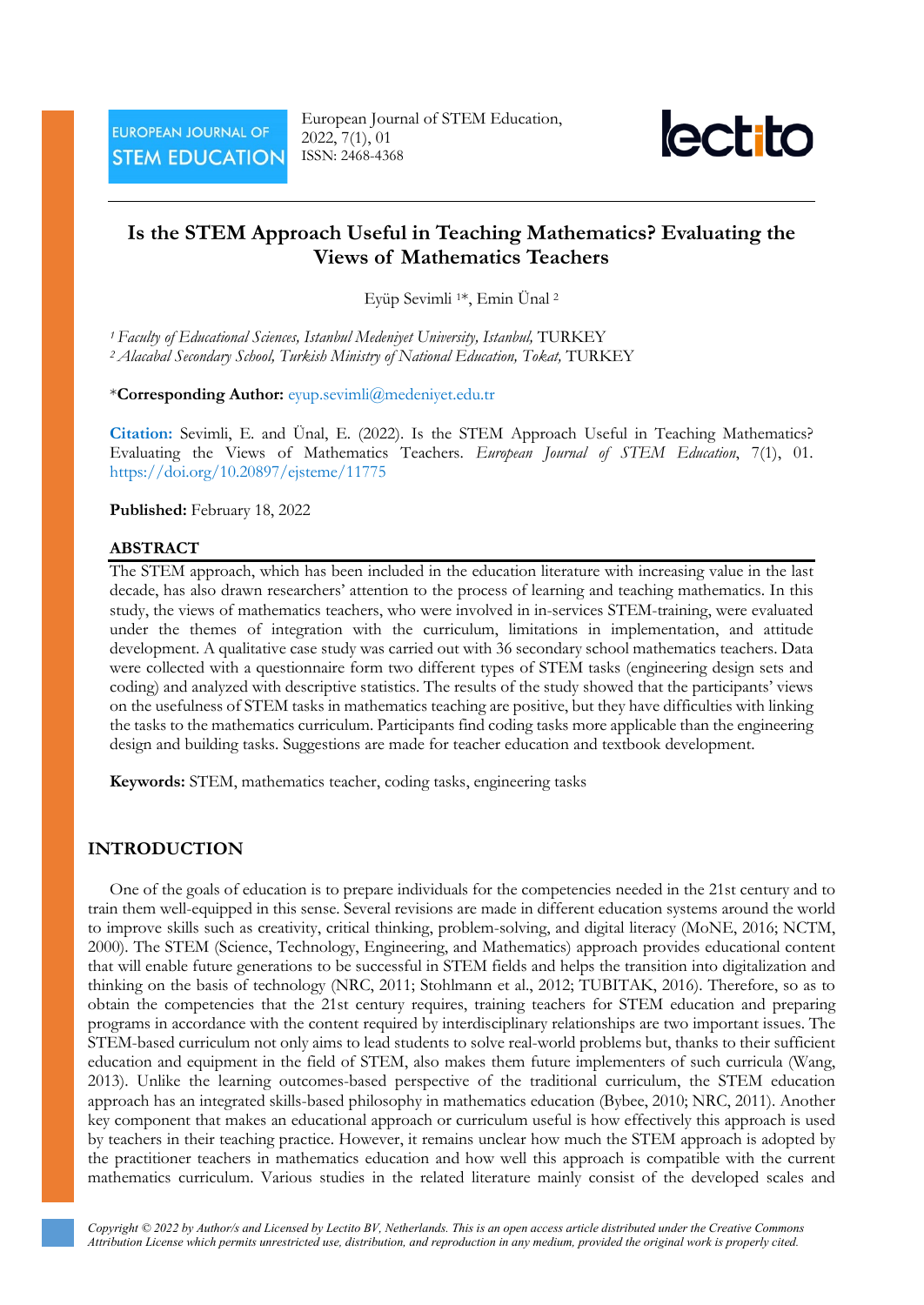attitudes towards STEM education and in some other studies, science teachers' views are evaluated (El-Deghaidy et al., 2017; Li et al., 2020; Tseng et al., 2013). Among all these studies, there is limited research on mathematics, which is one of the stakeholders of STEM disciplines. However, it is important to consider the mathematics discipline, which students have difficulty in associating with daily life, but which also includes STEM skills such as modeling, measuring, and using numbers, within the STEM approach. For this reason, the aim of this study is to evaluate the views of mathematics teachers about using STEM tasks in their teaching practices. In the present study, answers to the following two questions were sought:

- 1. What are the views of mathematics teachers about the usefulness of STEM tasks in secondary school mathematics teaching?
- 2. Which mathematical skills can be improved with STEM tasks according to the views of mathematics teachers?

## **Conceptual Framework**

#### What is STEM education?

STEM, which emerged as a product of the initiatives of some institutions and foundations in the early 1990s to solve various problems in the American workforce, has now found a place in education policies globally (NRC, 2011). STEM education has become more important as it is developed as an integrated effort that eliminates the traditional barriers between science, technology, engineering and mathematics, and attaches importance to innovative skills with the help of the contemporary technology (Kennedy and Odell, 2014). There are different definitions for STEM education in the literature. According to Bybee (2010), STEM education is an approach to improve the use of technology and designing products in science and mathematics teaching so as to increase students' understanding of how things work. Some other definitions of STEM education are: a multidisciplinary model that helps the development of skills in science, technology, engineering, and mathematics (Tsupros et al., 2009); the new generation curriculum for associating two or more STEM disciplines (Kelley and Knowles, 2016); simultaneous teaching of science and mathematics contents through the use of technology/engineering design (Kang et al., 2013). As stated above, although there are various definitions regarding STEM education, the common feature of these definitions is that they emphasize "interdisciplinary nature". Apart from other educational approaches, STEM education is skills-oriented and integrative.

Many studies in the literature examine the impact of STEM education on teachers' perceptions or/and students' skills (Bergsten and Frejd, 2019; Margot and Kettler, 2019; Park et al., 2016; Wang et al., 2011). The STEM approach, which finds a place in the field of education with a pragmatic agenda, has a claim to contribute to the development of skills that will be needed especially in the 21st century. These skills can be listed as critical thinking, collaboration, leadership, mathematical modeling, and productivity (Drake, 2012; Li et al., 2020; Stohlmann et al., 2012). According to Stohlmann et al. (2012), as the integration of STEM subjects into the curriculum increases, students can improve their critical thinking and problem-solving skills more effectively. Comparisons of international perspectives on the different policies and programs of each country show that many countries place STEM education in their systems with an increasing interest (Marginson et al., 2013). For instance, the Scientific and Technological Research Council of Turkey (TUBITAK), aims to create a "welfare society" that is literate in every subject of technology and science, and able to produce new technologies, use them consciously and transform the technological developments for the benefit of the greater society and economy (TUBITAK, 2016). To contribute to the training tasks of participants, some universities in Turkey have started to introduce STEM centers from which teachers and prospective teachers can benefit. Today, certificate programs are carried out in the Continuous Education Centers of more than 20 universities in Turkey to provide teachers with professional awareness and the workshop skills that they can use in their classrooms when it comes to STEM education. Although STEM terminology was not included directly in the mathematics curriculum of Turkey, attention is drawn to the interdisciplinary integration in the teaching process (MoNE, 2018). With the interest in STEM education in the field, researchers started to discuss the role of teachers in this approach.

## Teachers' perception on STEM education

It is important to evaluate teachers' perceptions to understand the usefulness of an educational approach or method in classroom practice. STEM education research conducted with teachers' perceptions in the relevant literature can be grouped under two headings. These are STEM practices of teachers and teachers' attitudes and/or views on STEM education. In these studies, particularly the teaching of science concepts or the views of science teachers were considered as the central discipline in STEM education. In one of these studies, Wang et al. (2011) found that STEM professional development programs for teachers provided more opportunities and connections on how to use STEM integration for teaching their disciplines. El-Deghaidy et al. (2017), in their study about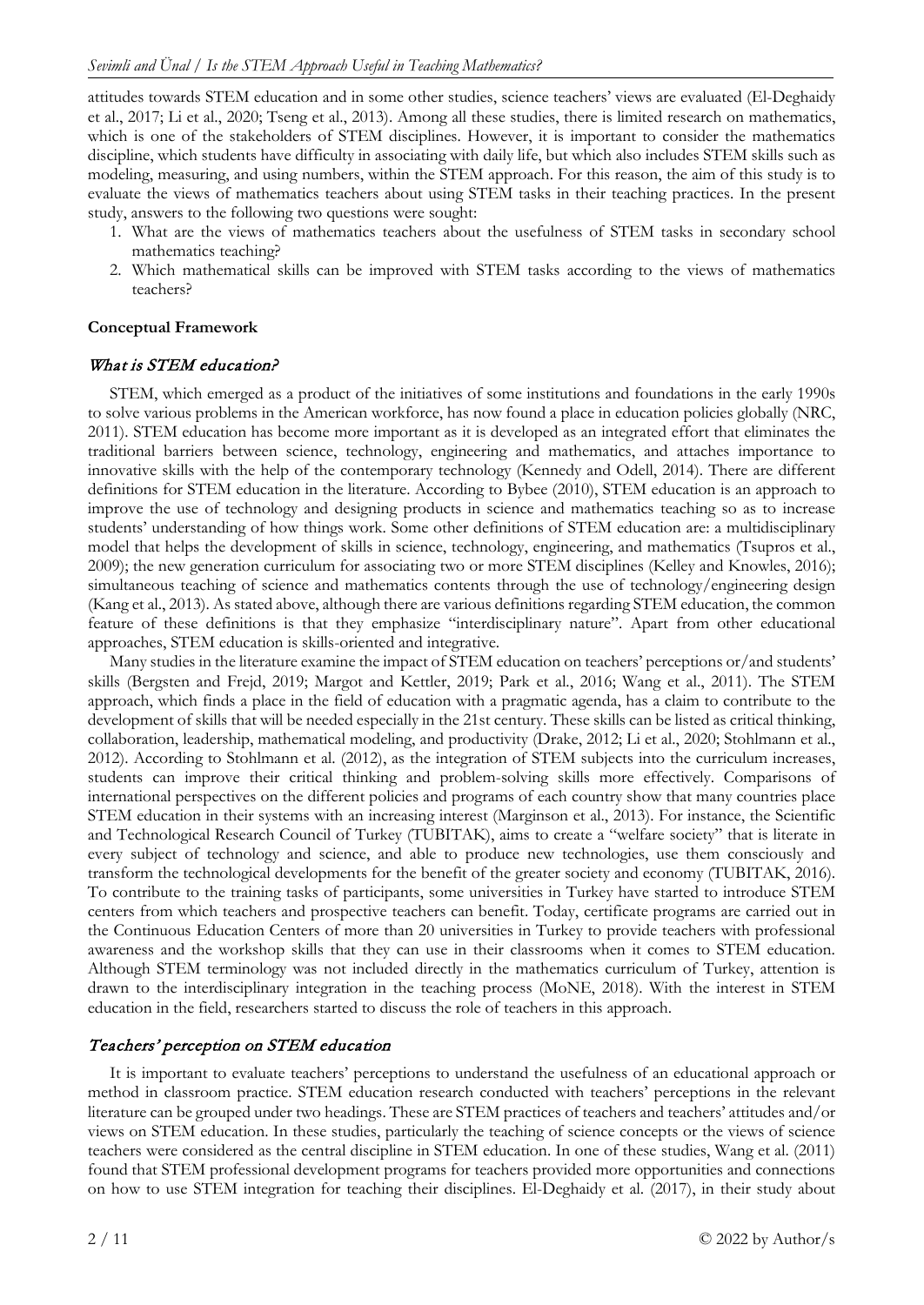evaluating the science teachers' views regarding STEM pedagogy, found that teachers have concerns about their under-preparedness to enact STEM practices.

In recent years a considerable number of surveyed science teachers' attitudes towards STEM education, but few researchers have addressed the views of mathematics teachers in STEM environment (El-Deghaidy et al., 2017; Margot and Kettler, 2019; Tseng et al., 2013). In the literature concerning the processes and the evaluations of the STEM education approach in mathematics teaching, researchers generally have addressed the issues of students' mathematical achievement or mathematical modeling (Bicer et al., 2015; Stohlmann, 2017, Ozdemir et al., 2018). In one of the studies about academic achievement, Bicer et al. (2015) compare schools with and without STEM education in the USA in the context of 9th-grade mathematics achievement. The results of the study show that the mathematics achievement of 9th-grade students in schools applying STEM education is higher than those of the students at the same grade level in a school not practicing STEM. The contribution of STEM education to mathematics achievement is still discussed (English, 2016). Unlike other disciplines, mathematics is assessed by the legitimate principles of the discipline itself, while other disciplines are used as motivational contexts or application areas of mathematical methods (Bergsten and Frejd, 2019). Mathematics is already embedded in the process of evaluating disciplines such as science and engineering. A study revealing the contributions of the STEM education approach in terms of mathematical skills development has not been available in the reviewed literature.

#### STEM tasks and curriculum integration

The most important challenge encountered in STEM education is the problem of curriculum integration. Sometimes a new curriculum is developed to overcome this problem, but if STEM activities are integrated into the existing curriculum the current curriculum and the role of teachers needs to be monitored more closely (Bergsten and Frejd, 2019). The skills-oriented advantages of STEM education can benefit from teachers who are wellequipped in STEM education (Wang, 2013). The most important part with which teachers may have difficulties and prove inadequate during the implementation of STEM education would be the lack of content knowledge and attitudes towards integrability of STEM disciplines (Estapa and Tank, 2017; Park et al., 2016). Ozdemir et al. (2018) found that teachers have been incompetent in integrating and interpreting different disciplines, which is the most important part of STEM education. Wang et al. (2011), on the other hand, investigated teachers' beliefs about the use of integrated STEM from the perspective of branch teachers, and they determined that while science, mathematics, and engineering teachers have a common problem-solving process, STEM teachers in different disciplines have different perceptions about integrating STEM, thus emphasizing the variety of skills in applications.

The usefulness of STEM education also depends on the type of tasks or activities used in the integration process. Engineering design sets, or accessible materials may be used when developing a task in STEM learning environments. Another approach considered influential in teaching mathematics through STEM education is coding, as a result of which recently more attention has been given to coding education in STEM research. It is not yet known whether the coding tasks carried out within the framework of STEM education are effective for teaching mathematics. However, studies conducted with a coding program such as Scratch or Mblock can offer us an idea in this sense. Calder (2018) evaluated the effect of Scratch on 10-year-old students' mathematical skills and the findings showed that mathematical thinking, including geometry and problem-solving processes, was facilitated through these applications. In another study conducted with a similar purpose, Iskrenovic-Momcilovic (2020) examined the effectiveness of Scratch's application in mathematics in the study of basic geometric shapes and found that the coding tasks, which are added to the curriculum, have allowed mathematics to become more interesting to students. In the experimental research evaluating the coding tasks developed by STEM-trained preservice mathematics teachers, it has been determined that the participants tended to develop tasks for the domains of geometry and measurement and focused mostly on algorithmic thinking and visualization skills within the task (Ozdemir et al., 2018).

In summary, with the increasing interest of researchers in STEM education and the international recognition that this approach has gained, other questions that need to be answered are how these efforts are reflected in classroom practice and what teachers' views are about the usefulness of STEM education must. In this sense, research that examines how mathematics teachers, as the implementers of the curriculum and stakeholders of the STEM disciplines, practice their STEM education in teaching environments is crucial for a direct reflection on the learning-teaching processes.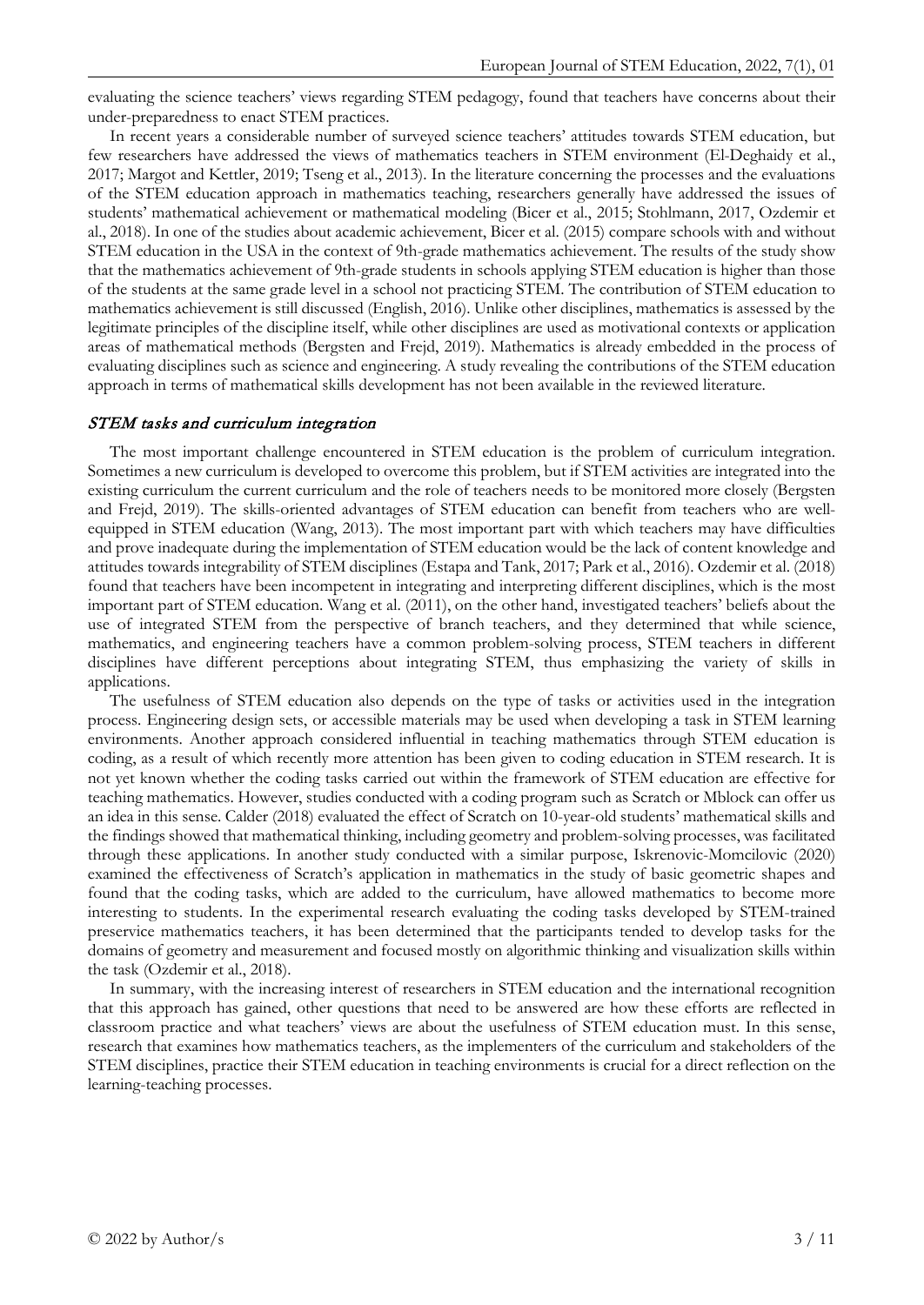

**Figure 1.** Some parts of Fischertechnik engineering sets

## **METHOD**

#### **Research Model and Participants**

This research focuses on a detailed and comprehensive examination of teachers' views and practices regarding an educational approach (STEM). The case study design was used in this research to understand the skills and mathematical subjects that teachers consider when using STEM tasks in their classroom practice. The case study is a detailed examination of a phenomenon with a holistic approach, and it is used by researchers to understand a situation using "how and why" questions (Yildirim and Simsek, 2013). Qualitative data from case studies must enable in-depth analysis and shed light on the contribution of other components that occur around the case. Unlike survey design, the case study design deals with a phenomenon occurring in and around a group of participants that is investigated in-depth and with multiple tools. The case in this study is the usefulness of STEM tasks in teaching practice.

For the opinions expressed by the participants about an educational approach to be representative of an authentic situation, the participants must be involved in this education beforehand. Therefore, the participants included in this study were chosen from among the mathematics teachers who participated in an in-service professional development program for STEM education. Purposeful sampling technique, which is appropriate to the qualitative research paradigm, was utilized in the present research because purposeful sampling provides rich data that can be analyzed in detail and used for the evaluation of situations (Creswell, 2009). The participants of this study are thirty-six secondary school mathematics teachers working in the Black Sea region of Turkey. For maximizing representativeness of the sampling in the study, each of the participants was selected from a different secondary school. As only a limited number of teachers can be provided with face-to-face STEM education within the framework of in-service training, this number represents a high regional participation. The participants were expected to have taken part in the previous two years in the in-service training programs, which were especially designed for the subject of STEM education under the name of Professional Development Program by the General Directorate of Teacher Training and Development of the Ministry of Education in Turkey. The in-service training program is carried out by academics who are experts in STEM Education and lasts for a week with the participation of teachers from different disciplines. The STEM training is carried out in two stages, basic and advanced. The basic level includes information about STEM education, recognizing STEM materials, understanding the teaching methods and techniques that can be used during STEM education and information about how STEM can be integrated into lessons, the advanced stage includes skills such as using a 3D printer, robotic coding, and workshop applications, and is organized for the teachers who are above basic level. Twenty of the teachers participating in the study received basic level STEM education, and the rest (sixteen participants) took the advanced level.

#### **Data Collection Tools**

In this study, questionnaires and interviews were used to collect data. The STEM-Usefulness Form was applied as a questionnaire to determine the participants' views on the integration of STEM tasks in the curriculum. The STEM-Usefulness Form includes items, tasks, and short answer questions to evaluate the views of secondary school mathematics teachers about the usefulness of STEM tasks. The form includes two types of tasks: three on Engineering Design and Building (EDB) tasks and three on coding. Thus, the usefulness of STEM contents in the teaching process according to the type of task was evaluated within the framework of the participants' views. The tasks in the STEM-Usefulness Form were selected from the "Secondary School STEM Task and Project Book" by Altun and Yildirim (2015).

The EDB tasks are the type of tasks in which students create a product using the plug-in parts (Fischertechnik) prepared for the STEM learning environment (**Figure 1**).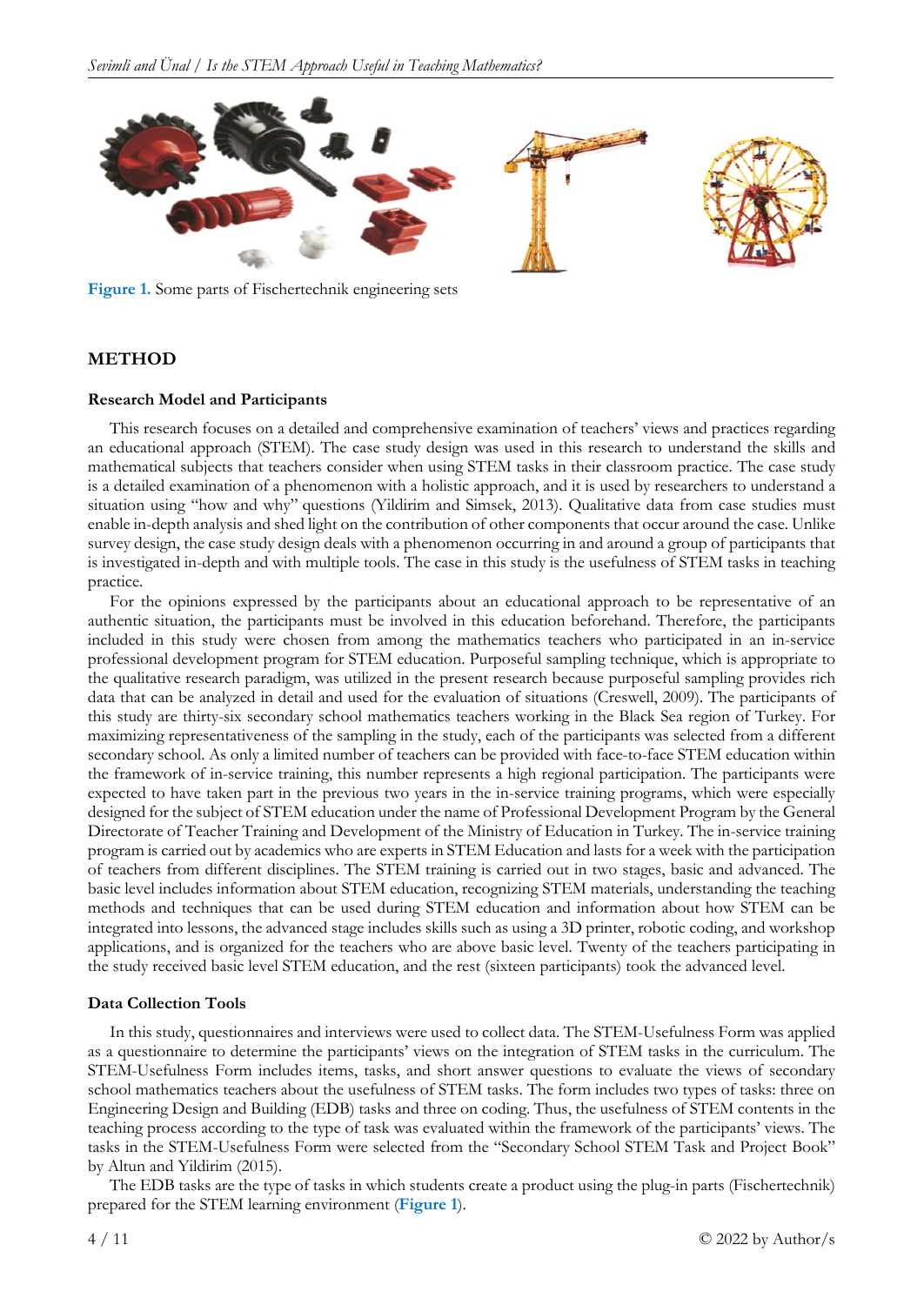

**Figure 2.** The Introduction to the 'Our Security is in Your Hands' task and the visual guide to assembling parts

Some stages of the task named 'Our Security is in Your Hands', which is one of the EDB tasks in the STEM-Usefulness Form, are presented in **Figure 2**. The task begins with a brief introduction to the purpose of the task, what kind of mathematical skills can be achieved at the end of it, and its duration (**Figure 2**).

The following sections describe what to do step by step, the topics of investigation, and which parts to use. The process of assembling the necessary parts and creating the product is also visually included in the tasks. The other two EDB tasks are "The Ferris Wheel" and "Producing the Domestic Car". The coding tasks, on the other hand, create products on traffic signals, wind turbines, and self-parking by adding an open-source microcontroller platform to the engineering sets via Mblock and Arduino programming.

According to Buyukozturk (2005), there are three critical stages when preparing a questionnaire. These are

- a. obtaining expert opinion after writing the items,
- b. revising the items according to the pre-application results, and
- c. ensuring the internal consistency of the questionnaire.

In the process of preparing the questionnaire items in the form, first of all, the mathematics teachers involved in STEM education as a part of the pilot study were interviewed and as a result of these interviews, the draft form of the items was created. The positive and negative statements about the usefulness of the STEM tasks were placed in the form. The items in the form were selected from the prototype statements that question the usability of teaching material in the curriculum that have been used before. Six of the 14 questionnaire items related to integration in the curriculum, limitations of the implementation, and attitude development. Participants were expected to justify their answers. The form was examined by two experts with PhD in mathematics and science education. After the pilot study, the questions in the form took their final version.

After the application of the STEM-Usefulness Form to all participants, semi-structured interviews were conducted with ten teachers selected from the participant group to examine the problem which is investigated more deeply and to present the results more strongly. Participants were selected according to the level of STEM education they had received (five at the basic level, and five at the advanced level) and to represent the variety of responses in the STEM-Usefulness Form. In preparing the interview form, STEM-Usefulness Form questions were used for reference depending on the subject investigated, and the studies in the literature were utilized to enable the researcher to obtain more detailed information about the subject and ask more questions when necessary.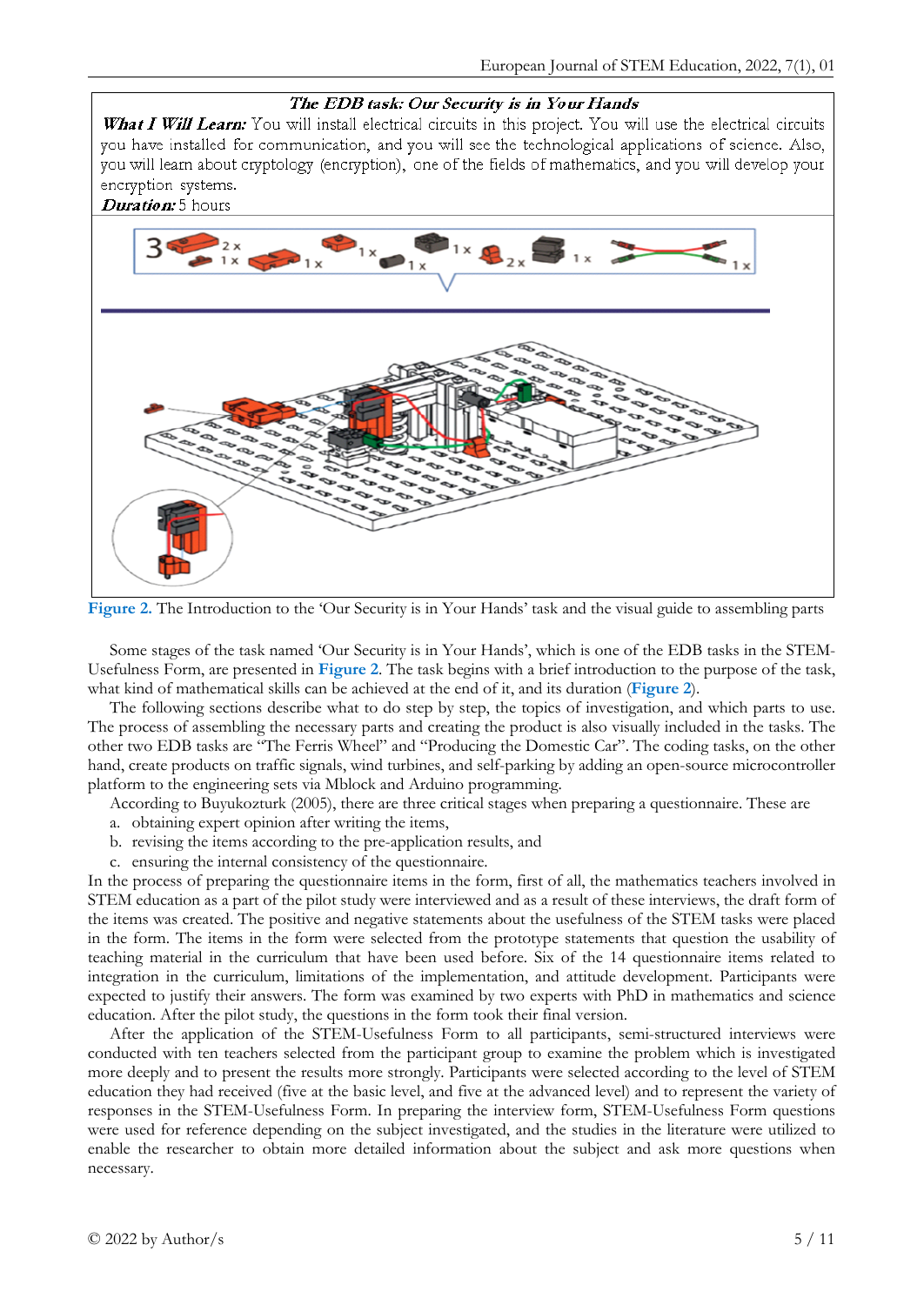

**Data Analysis**

Descriptive statistics and content analysis have been used to analyze the data obtained from the STEM-Usefulness Form and to evaluate the data from the semi-structured interviews respectively. In the STEM-Usefulness Form, there are Likert-type items of questionnaires and questions requiring short answers, along with spaces where participants can express their opinions for two types of tasks they have undertaken. The data from the STEM-Usefulness Form have been evaluated under the following labels: curriculum integration (1st and 2nd items along with short-answer question 7), limitations in the implementation (3rd and 4th items along with shortanswer question 8), and developing positive attitude (5<sup>th</sup> and 6<sup>th</sup> items along with short-answer question 9). Comparisons have been made based on the participants' responses to the task type according to the STEM education level they received, and the findings are presented as percentages and frequency. In the content analysis the data were coded and grouped in categories according to the association of STEM tasks with specific mathematical subjects and mathematical skills (see **Figure 3**). Cronbach's alpha was calculated (α=.82) to determine the internal consistency of the application. After the interview, the transcription was read and confirmed by the participants, and false findings and comments were prevented.

## **RESULTS**

The findings have been evaluated under the following headings:

- 1. The views on integration of the tasks in the curriculum,
- The limitations of implementation of the tasks, and
- 3. The role of the tasks in the process of attitude development.

In this sense, the STEM-Usefulness Form and interview findings were integrated and presented under relevant headings.

#### **The Views on the Integration of the Tasks in the Curriculum**

When the responses to the first and second item in the STEM-Usefulness Form are examined, a majority of participants stated that both EDB and coding are suitable, but EDB tasks are considered to be more compatible with the mathematical skills in the secondary school curriculum compared to coding tasks (see **Table 1**). However, the percentage of participants considered to use these tasks in their mathematics course was lower for both task types (2nd item). For instance, 64% of the participants' state that EDB tasks are compatible with the curriculum, while the rate of participants who consider using these tasks in mathematics courses decreases. The data also show that the STEM tasks that include coding are more likely to be integrate into the mathematics curriculum than the EDB tasks. A large minority of participants, about 34%, think that both EDB and coding tasks may not be compatible with the mathematics curriculum. This is in agreement with the findings of the interviews, were seven of the ten participants stated that they have a positive attitude towards STEM tasks, whether coding or EDB, because they emphasize the interdisciplinary relations and contribute to the spiral quality of the curriculum, i.e., the relationship of the new learning with the old learning in different contexts. The first participant (P-1) stated that her awareness of the interdisciplinary approaches has increased as a result of the STEM teaching certificate that she received within the scope of in-service training, and that the tasks presented in this study have encouraged her to use mathematics in an interdisciplinary fashion.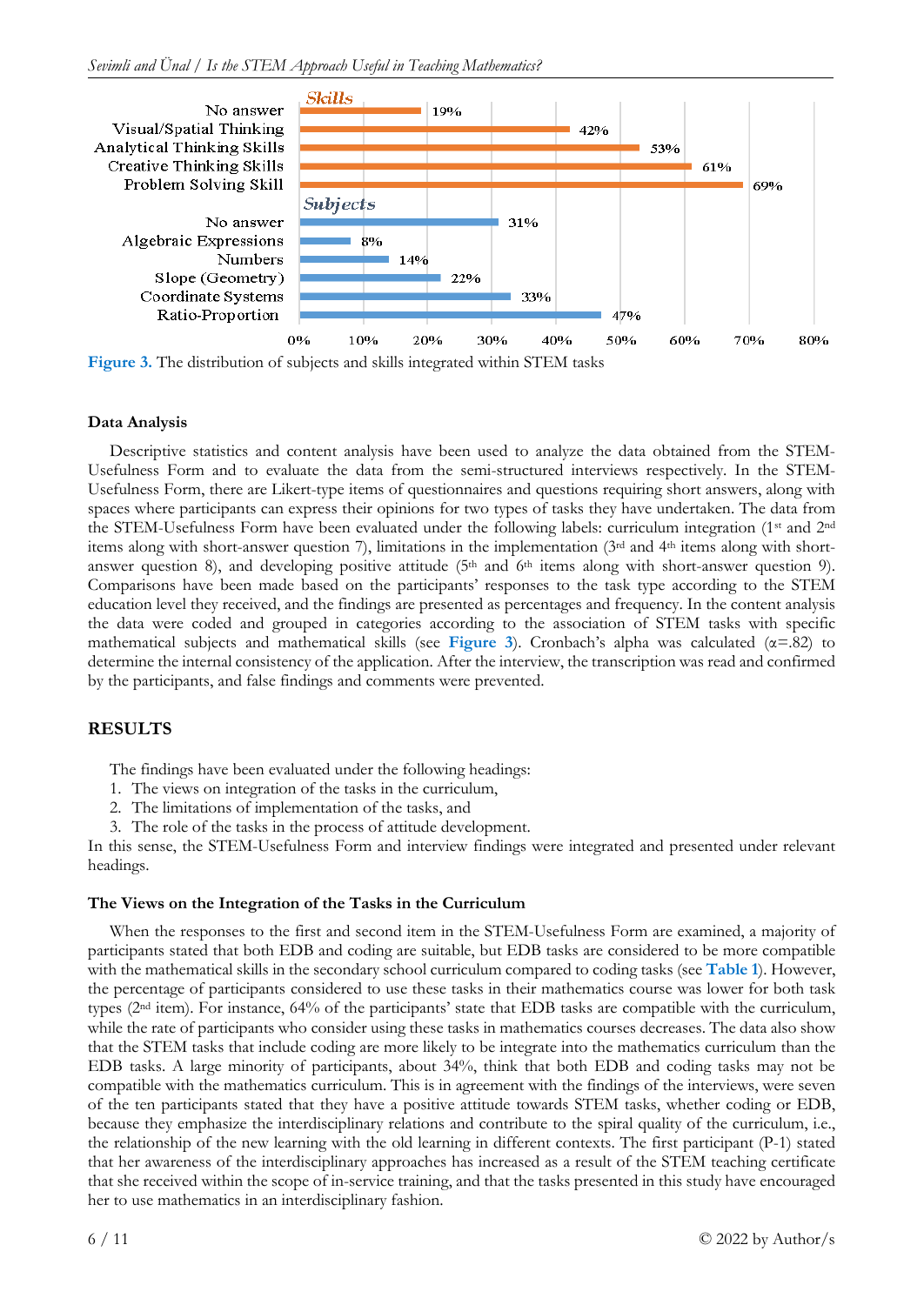|   | No Questionnaire items                                                                                   | <b>EDB</b> tasks |            | Coding tasks |                |
|---|----------------------------------------------------------------------------------------------------------|------------------|------------|--------------|----------------|
|   |                                                                                                          | Yes              | $\bf No$   | Yes          | N <sub>0</sub> |
|   | The task is suitable for the mathematical skills aimed at the secondary<br>level mathematics curriculum. | 23(64%)          | $13(36\%)$ | 28(78%)      | $8(22\%)$      |
|   | I consider applying the task in my mathematics courses.                                                  | 17(47%)          | $19(53\%)$ | 23(64%)      | $13(36\%)$     |
| 3 | I may have time management problems during implementation of the<br>tasks.                               | $25(69\%)$       | $11(31\%)$ | 21(58%)      | $15(42\%)$     |
| 4 | I may have a lack of material during implementation of the task.                                         | 24(67%)          | 12(33%)    | 23(64%)      | $13(36\%)$     |
|   | I think the task will support students' mathematical development.                                        | 27(75%)          | $9(25\%)$  | $29(81\%)$   | $7(19\%)$      |
| 6 | The task positively affects students' attitudes towards mathematics.                                     | 21(58%)          | 15(42%)    | $30(83\%)$   | $6(17\%)$      |

**Table 1.** The frequency and percentage distribution of the data in the STEM-Usefulness Form

**P-1:** The main purpose of STEM education is to present a product design by using mathematics, science, and technology together. Of course, while preparing the design of this product, some mathematical skills are necessary, so I think that tasks can be used in the curriculum ... Especially EDB tasks exemplify the interaction of mathematics with science discipline.

On the other hand, the participants who argued that the tasks may not be compatible with the mathematics curriculum put forward that, since the curriculum is learning objective-oriented, prioritizing the skills championed by the STEM approach may timewise prove difficult along with teaching the tasks required by the curriculum. For example, P-8 stated that it would be more appropriate to carry out STEM tasks outside the current mathematics course and referred to the subject-time relationship in the curriculum to support this view. P-4 likewise stated that it would be more convenient and beneficial to engage in STEM tasks with students who are willing and partly successful in this field, instead of applying them to all students in regular classes. Participants who argued that the tasks may not be compatible with the curriculum, jointly argued that STEM tasks could be given in out-of-school learning environments to students interested in them, as seen below:

**P-8:** It can be used in teaching mathematics, but how efficient would it be? A STEM task takes four to five hours, but mathematics classes last an hour or two. So, it is a bit difficult with the current curriculum. But I think that including STEM tasks in a workshop environment or outside classes is very useful for teaching mathematics.

**P-4:** I think that STEM education should not be employed for all children, but for the talented ones, who should be educated in out-of-school learning environments such as science and art centers. I think this training would be difficult for students who have displayed very poor performances.

Question 7 in the STEM-Usefulness Form asked participants which STEM tasks presented in the form could be integrated with which subjects and skills already existing in the mathematics curriculum. The answers to this question are presented in **Figure 3**. It was observed that the participants associated the given tasks most frequently with the subjects of ratio-proportion (47%) and the coordinate system (33%) in the curriculum. The participants had difficulty integrating STEM tasks with mathematics subjects because 31% of them did not answer the seventh question. The participants were less reluctant to associate STEM tasks with mathematical skills. 56% of the participants associated the tasks with more than one skill. More than half of the participants stated that the tasks presented in the form would contribute positively to the development of problem-solving (69%), creative thinking  $(61\%)$ , and/or analytical thinking skills  $(53\%)$ .

#### **The Limitations in the Implementation of the Tasks**

When the participants' responses to the STEM-Usefulness Form are evaluated within the theme of "limitations in the implementation", it becomes clear that approximately two-thirds of the participants were concerned about experiencing either time management issues or material shortages when using either EDB tasks or coding tasks in classroom practice (see **Table 1**).

To identify other constraints related to "material and time management" factors that limit the usefulness of EDB tasks in practice, question 8 inquired into other possible difficulties that might be experienced during the implementation of the tasks. The two most common reactions could be coded as the task being "difficult to design for each mathematical skill" (64%) and "requiring material setup or knowledge in software usage" (47%). Likewise, in the semi-structured interview findings, the participants emphasized that it would be difficult to develop a task suitable for each mathematical skill in the curriculum. Three participants stated that another difficulty in implementing STEM tasks in the mathematics classroom may be encountered during the course's assessment and evaluation process, illustrated by the following quotes: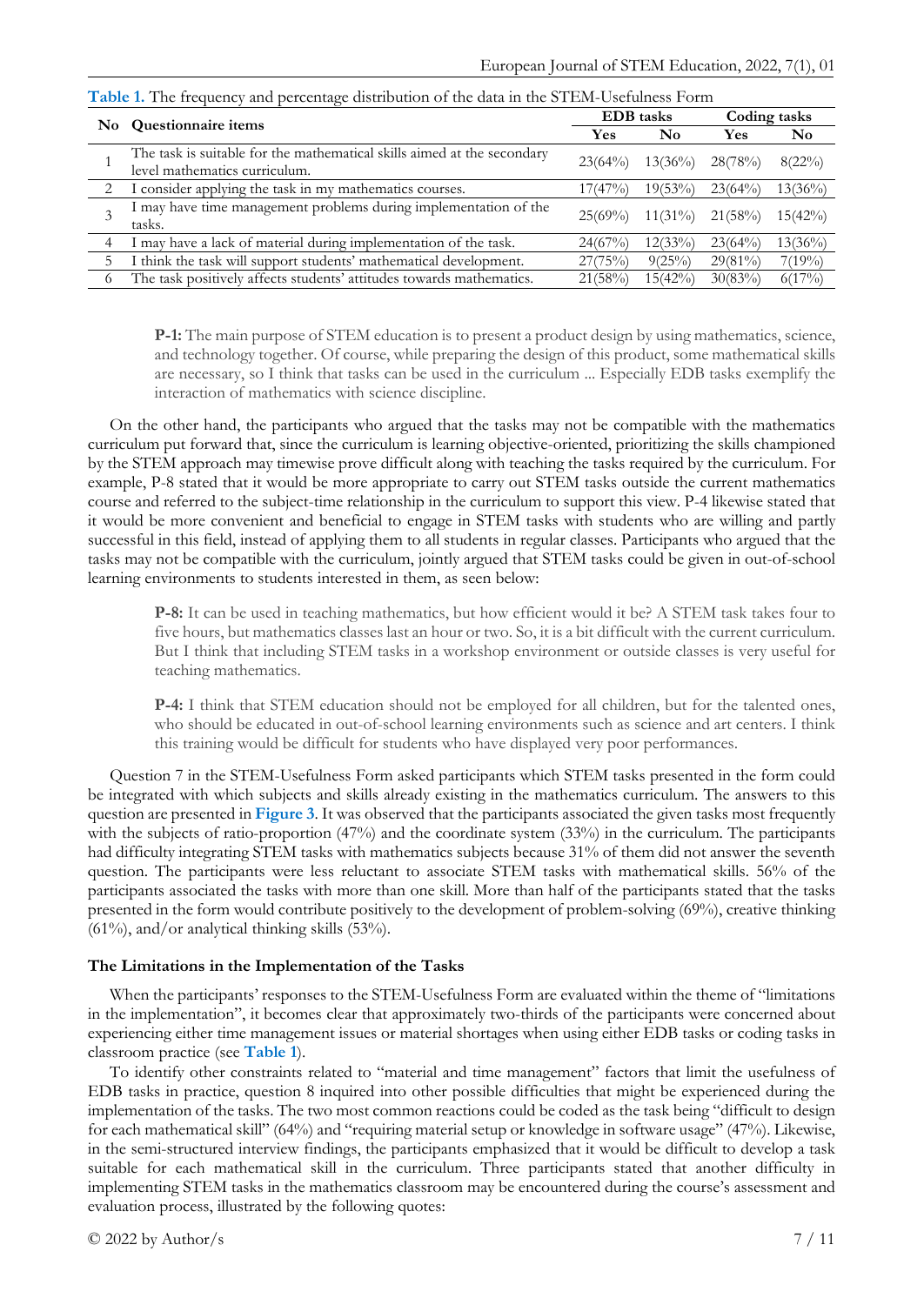**P-7:** STEM tasks are mostly considered regarding science disciplines, but tasks that support problemsolving skills in mathematics could be designed, too. Therefore, I think they could be used in mathematics. But it is difficult to design a STEM task for each mathematical skill.

**P-1:** Both the fact that our curriculum and examination system are not suitable for integrating STEM in it and that we lack time and materials cause difficulties for us in practice because of our deficiencies, not to mention the students'.

#### **The Role of the Tasks in the Process of Attitude Development**

The responses to the fifth and the sixth questionnaire items have been used to determine whether the tasks contributed positively to the process of attitude development. 75% (27 participants) and 81% (13 participants) of the participants stated that the EDB tasks and the coding tasks would support the mathematical development of students (see **Table 1**). The sixth item of the questionnaire evaluated the effects of the tasks on students' attitudes towards mathematics. 58% of the participants stated that EDB tasks may contribute to the process of developing positive attitudes towards mathematics, while 42% claimed the opposite. For coding tasks, this was much higher: 83% stated that students could develop a positive attitude towards mathematics.

In addition to the type of task, the level of the STEM education received by the participants in the in-service training program may also affect the attitudes towards the usefulness of the STEM tasks. Question 9 in the form asked the participants to evaluate the STEM education level they had received in terms of its utility in teaching mathematics. The basic level STEM education was found sufficient by approximately two-thirds of the participants (68%), while the advanced level by 85% of the participants. In the interviews, the participants who received STEM education at a basic level could describe what they needed more. Two remarks (from P-5 and P-6 below) indicate that they may need more practice and that an advanced level may be necessary to cover the whole mathematics curriculum.

**P-5:** I cannot use [STEM] due to the first training I received, because we could not practice it. I know that STEM education will contribute to mathematics, but I have not been able to move on to the implementation phase in my teaching practices yet. I consider [implementing STEM] once I receive further education.

**P-6:** Since the education I received was at the basic level, I could not use it a lot, only a little in mathematics applications.

Participants who had received an advanced level STEM education were more willing to implement the tasks included in the form into classroom practice. P-10 illustrated how EDB tasks can be used in classrooms in cooperation with the subject of ratio-proportion and for the development of creative thinking skills. P-8 stated that using coding tasks in mathematics classes would offer the opportunity to associate mathematics with realworld problems, therefore contributing positively to the students' attitude towards mathematics.

**P-10:** I worked with seventh-grade students at school and carried out a practice about the ratioproportion that included wheels. I gave the children wheels with different diameters, introduced the engineering sets, and then gave the instructions and waited for the children to do it. It proceeded as a group investigation, resulting in many authentic ideas and discussions. We thus had a practice related to other disciplines, especially science.

**P-8:** I would like to mention my STEM task as an example. We performed a task of pudding-making for diabetes patients with my seventh-grade students. When cooking the desert, they made a cup with a 3D printer. They were very interested and were informed about diabetes. Using mathematics, they calculated how much sugar they should put in. With this, they also saw that mathematics is used in daily life.

## **DISCUSSION**

The main problem for which the answer is sought in this study is to evaluate views of mathematics teachers about the usefulness of STEM tasks in secondary school mathematics teaching. The findings in the present study demonstrated that the STEM education approach is considered important by the participants, but they still see difficulties for using STEM tasks in the classroom. We can conclude that the support in theory is higher than the support in practice. An important constraint is linking STEM tasks to specific content or skills of the mathematics curriculum (31% of the participants did not answer question 7). The lack of explicit indications for STEM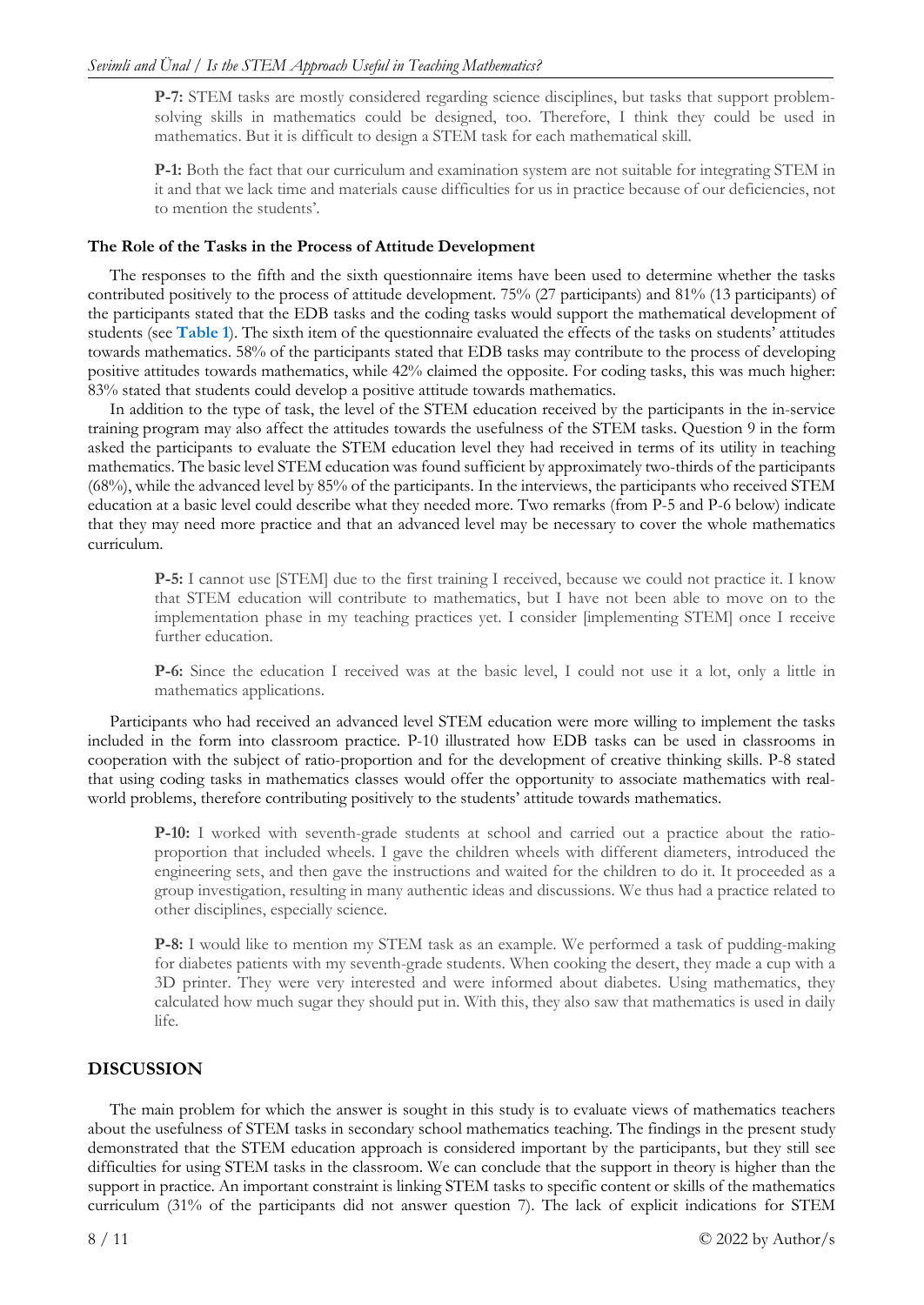education in the mathematics curriculum may also negatively affect the motivation of teachers who are the executives of the curriculum. Wang (2013) emphasized that teachers' biggest problems are time constraints and material and technological deficiencies during STEM applications, which cause disadvantages in the implementation of STEM tasks in lessons. Although some materials for designing and implementing STEM tasks can be obtained easily, other technological components remain difficult to find or manufacture specifically.

The participants who stated that STEM tasks would develop a positive attitude for mathematics emphasized establishing interdisciplinary relationships and using mathematics in daily-life problems. Indeed, in other research evaluating the effectiveness of the STEM approach with groups of teachers teaching different subjects, it has been pointed out that if students create a product by applying their knowledge of different subjects do daily-life problems, they can develop self-confidence, which will increase their motivation towards the STEM subjects (Kim et al., 2015). Likewise, the researchers are aware that the STEM approach is an integrated field and a productoriented, pragmatist education approach that merges the power of disciplines, rather than favoring one over the other.

It is natural that the teaching habits or experiences of teachers may cause resistance towards a new approach. This study related enthusiasm or resistance to the type of task. Mathematics teachers perceive coding tasks to be more clearly linked to the contents of the mathematics curriculum than EDB tasks. This could be partly explained by the fact that coding and robotics training was part of the advanced in-service training. Or, it may take experience to appreciate the contribution that science or engineering tasks can make to mathematics. Park et al. (2016), is a similar study, found that experienced Korean teachers have a positive view on the role of STEAM education. Other researchers argue that the contribution of mathematical knowledge and/or skills to other learning outcomes should be made more explicit to support STEM integration in the curriculum (English, 2016; Shaughnessy, 2013). Mathematical modeling of daily-life problems, which already has a place in the secondary mathematics curriculum of Turkey (MoNE, 2018), may be a good starting point for STEM integration. Modeling can be one of the most powerful tools of mathematics in interdisciplinary integration (Stohlmann, 2017). We observed that the mathematics teachers in this study associate STEM tasks with mathematical skills and generally prioritize problemsolving skills. Better, more creative and more compatible products may be obtained as a result of the integration of mathematical modeling with design and technology.

Our study confirms what similar studies have also shown, namely that STEM tasks are time-consuming compared to other mathematical tasks (Ozdemir et al., 2018). The fact that the participants who had not received support for a STEM education approach during their undergraduate education voluntarily wanted to receive STEM education within the scope of in-service training shows that the interest in this issue has increased.

Professional development on STEM education provided at a basic level raises awareness, but teachers apparently still need advanced level training and be educated in coding and robotics for using STEM tasks which are made up of engineering sets, e.g., plug-in parts, in classroom practice. Other studies also indicate that coding activities through interactive software such as Scratch can increase both student attitude and skills (i.e., problemsolving, geometrical thinking) in mathematics teaching (Calder, 2018, Iskrenovic-Momcilovic, 2020). This study confirms that coding tasks that are embedded in STEM education are found more interesting to teachers. Therefore, we suggest to include this topic in pre-service teacher education courses, preferably at an advanced level STEM education with regard to their branches, so that coding can be integrated in the curriculum.

In this study, participants stated they had difficulty in establishing a relationship between STEM tasks and mathematical skills. As mathematics teachers, they naturally prefer tasks to use in their teaching that fit the mathematics curriculum. The literature shows that coding tasks used in mathematics contribute to algorithmic thinking, geometrical thinking or reasoning (Calder, 2018; Iskrenovic-Momcilovic, 2020; Ozdemir et al., 2018). These skills are also important in STEM education in general (Bybee, 2010) and in the engineering design tasks derived from the Fischer Technik sets (Yildirim and Altun, 2015). Estapa and Tank (2017) state that content knowledge and beliefs are important for teachers that make decisions about integrated STEM in engineering challenges. However, the participants thought that the tasks could be used for only a few subjects, such as ratio and proportion or coordinate system. Almost one-third of the participants did not answer the question regarding the subjects in secondary school mathematics curriculum that may be compatible with STEM tasks. Furthermore, the interviews show participants believing that STEM tasks are mostly related to subjects in the science curriculum, thus leaving mathematics out. This mindset may be a cause for the difficulties with integrating STEM tasks with the skills in the secondary school mathematics curriculum. In the Turkish secondary education level, STEM education has been placed in the science curricula (MoNE, 2018). The fact that STEM tasks are not included in the curriculum and in mathematics textbooks may cause teachers not to be open for the idea of interdisciplinary integration in their teaching practice. Considering these findings, providing STEM education to teachers by itself is not sufficient for the implementation of this educational approach in the teaching practices. The mathematics curriculum and textbooks should be updated as well.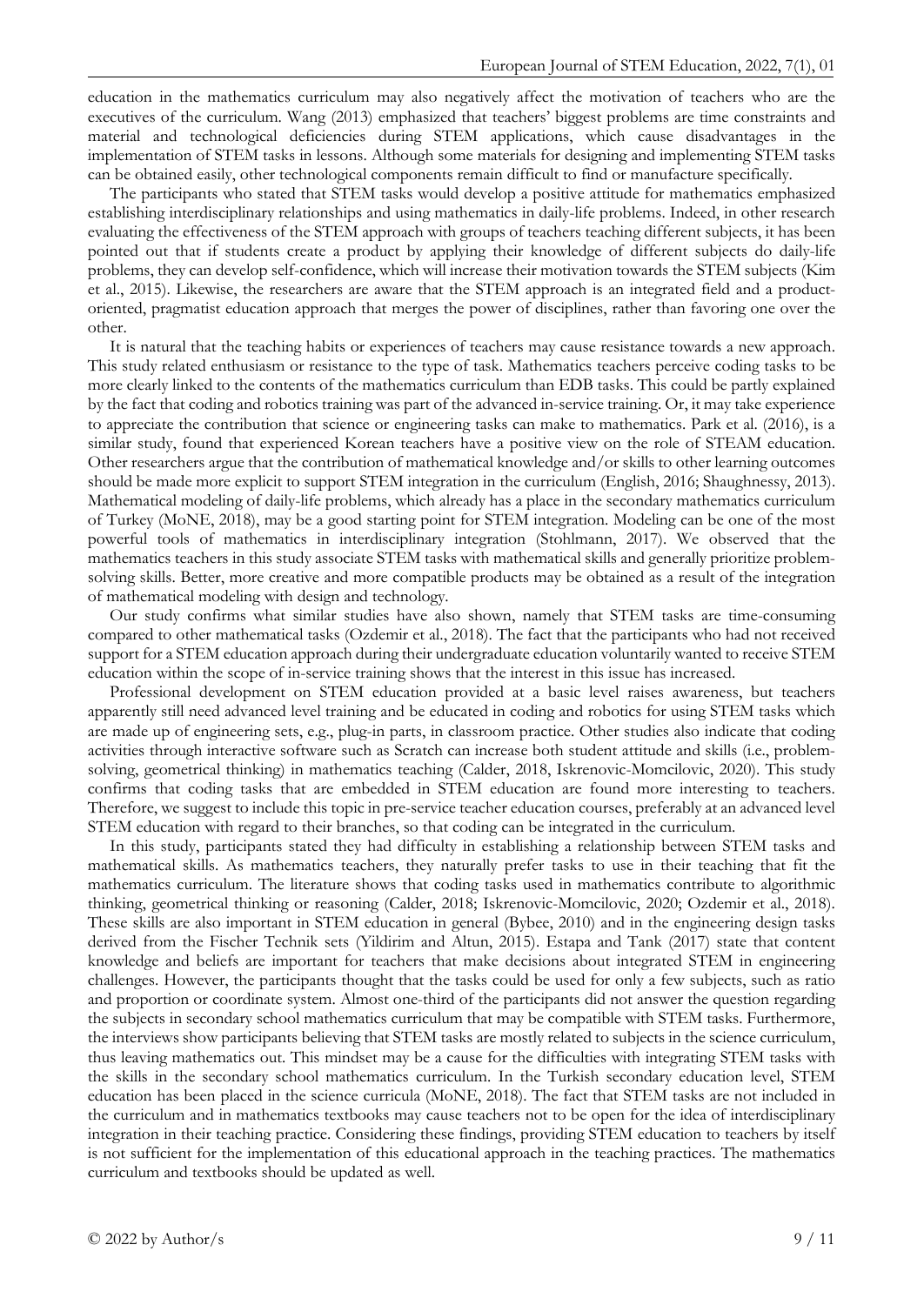## **CONCLUSION**

This study shows that mathematics teachers' opinions on integration are related to the task types. Mathematics teachers favor coding tasks over EDB tasks. Although the mathematics teachers in our study have a positive attitude towards teaching integrated STEM, they have a lower motivation to use these tasks in their classroom practices. They feel constraint by lack of material knowledge and time limitations in the curriculum. Although mathematics can be applied in many STEM tasks, the mathematics curriculum and textbooks do not make this explicit, which hinders teachers to recognize the contribution of STEM tasks to mathematics skills development.

## **ACKNOWLEDGEMENTS**

The study is a part of the second author's master's thesis under the supervision of the first author. The authors would like to thank the editor and the anonymous reviewers.

## **REFERENCES**

- Altun, Y. and Yildirim, B. (2015). *Ortaokul STEM etkinlik ve proje kitabı* [*Middle school STEM activity and project book*]. Teoriden pratiğe STEM eğitimi serisi [STEM education series from theory to practice]. Eduplay: Istanbul.
- Bergsten, C. and Frejd, P. (2019). Preparing pre-service mathematics teachers for STEM education: An analysis of lesson proposals. *ZDM–Mathematics Education,* 51(1), 937-953. <https://doi.org/10.1007/s11858-019-01071-7>
- Bicer, A., Navruz, B., Capraro, R. M., Capraro, M. M., Oner, A. T. and Boedeker, P. (2015). STEM schools vs. nonSTEM schools: Comparing students' mathematics growth rate on high-stakes test performance. *International Journal on New Trends in Education and Their Implications,* 6(1), 138-150.
- Buyukozturk, S. (2005). Anket geliştirme [Survey development]. *Türk Eğitim Bilimleri Dergisi* [*Turkish Journal of Educational Sciences*]*,* 3(2), 133-151. Available at:<https://dergipark.org.tr/tr/pub/tebd/issue/26124/275190>
- Bybee, R. W. (2010). *What is STEM education?* New York: American Association for the Advancement of Science. <https://doi.org/10.1126/science.1194998>
- Calder, N. S. (2018). Using Scratch to facilitate mathematical thinking. *Waikato Journal of Education,* 23(2), 43-58. <https://doi.org/10.15663/wje.v23i2.654>
- Creswell, J. W. (2009). *Research design, qualitative, quantitative, and mixed methods approaches.* Thousand Oaks, CA: SAGE.
- Drake, S. M. (2012). *Creating standards-based integrated curriculum: The common core state standards edition.* Thousand Oaks, CA: Corwin Press.
- El-Deghaidy, H., Mansour, N., Alzaghibi, M. and Alhammad, K. (2017). Context of STEM integration in schools: Views from in-service science teachers. *Eurasia Journal of Mathematics, Science, and Technology Education,* 13(6), 2459- 2484. <https://doi.org/10.12973/eurasia.2017.01235a>
- English, L. (2016). STEM education: Perspectives on integration. *International Journal of STEM Education,* 3, 3. <https://doi.org/10.1186/s40594-016-0036-1>
- Estapa, A. T. and Tank, K. M. (2017). Supporting integrated STEM in the elementary classroom: A professional development approach centered on an engineering design challenge. *International Journal of STEM Education,* 4, 6. <https://doi.org/10.1186/s40594-017-0058-3>
- Iskrenovic-Momcilovic, O. (2020). Improving geometry teaching with Scratch. *International Electronic Journal of Mathematics Education,* 15(2), em0582.<https://doi.org/10.29333/iejme/7807>
- Kang, M., Kim, J. and Kim, Y. (2013). Learning outcomes of the teacher training program for STEAM education. *Korean Journal of the Learning Sciences,* 7(2), 18-28.
- Kelley, T. R. and Knowles, J. G. (2016). A conceptual framework for integrated STEM education. *International Journal of STEM Education,* 3, 11. <https://doi.org/10.1186/s40594-016-0046-z>
- Kennedy, T. J. and Odell, M. R. L. (2014). Engaging students in STEM education. *Science Education International,*  25(3), 246-258.
- Li, Y., Wang, K., Xiao, Y. and Froyd, J. E. (2020). Research and trends in STEM education: A systematic review of journal publications. *International Journal of STEM Education,* 7, 11. [https://doi.org/10.1186/s40594-020-](https://doi.org/10.1186/s40594-020-00207-6) [00207-6](https://doi.org/10.1186/s40594-020-00207-6)
- Marginson, S., Tytler, R., Freeman, B. and Roberts, K. (2013). *STEM: Country comparisons*. Report for the Australian Council of Learned Academies. Available at: [www.acola.org.au](http://www.acola.org.au/)
- Margot, K. C. and Kettler, T. (2019). Teachers' perception of STEM integration and education: A systematic literature review. *International Journal of STEM Education,* 6, 2. <https://doi.org/10.1186/s40594-018-0151-2>
- Ministry of National Education in Turkey. (MoNE, 2016). *STEM eğitimi raporu* [*STEM education report*]. Available at: [http://yegitek.meb.gov.tr/STEM\\_Egitimi\\_Raporu.pdf](http://yegitek.meb.gov.tr/STEM_Egitimi_Raporu.pdf)